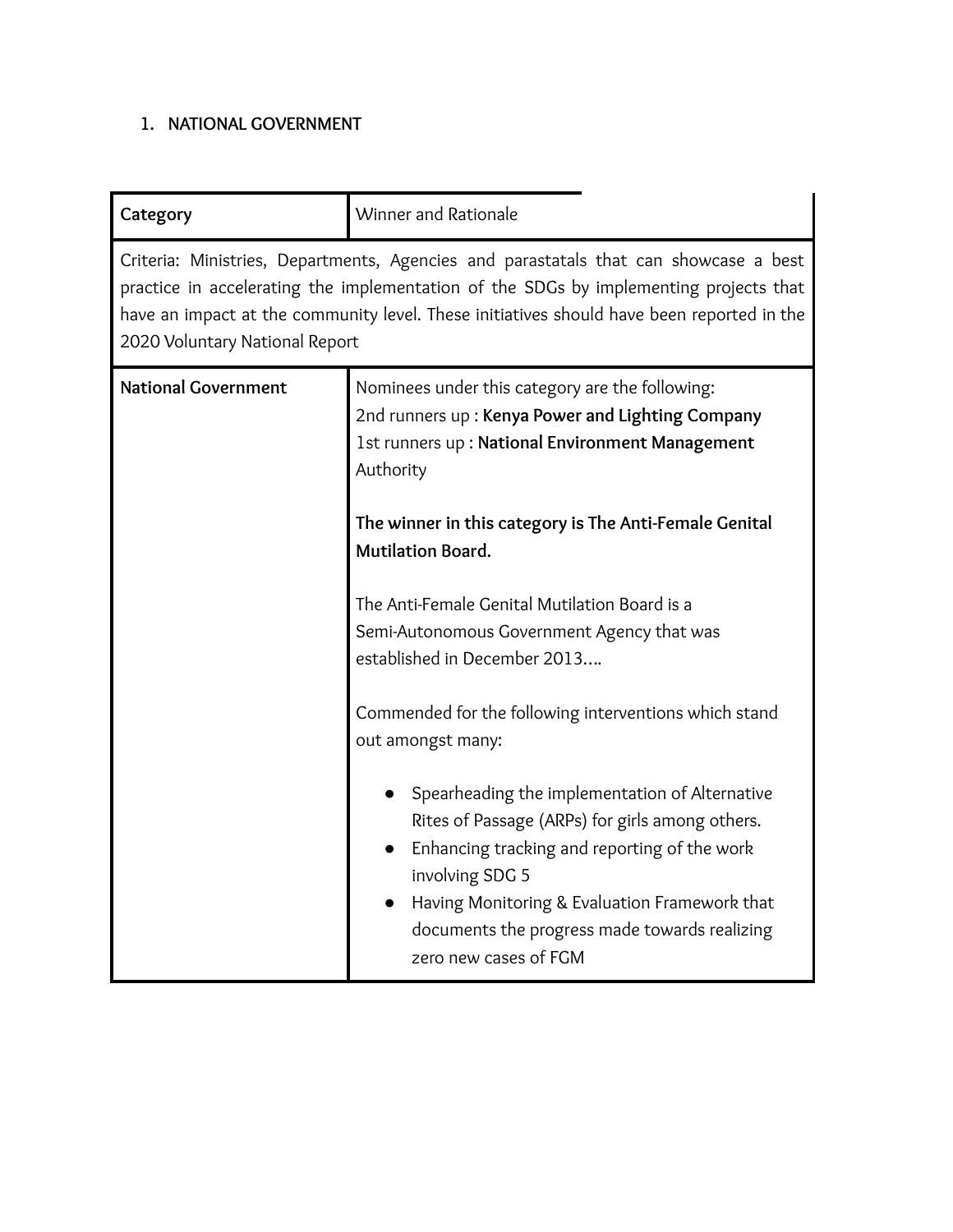#### **2. PRIVATE SECTOR: CORPORATE CATEGORY**

| Category                              | Winner and Rationale                                                                                                                                                                                                                                                                                                                                                                                                                                                                                                                                                                                                                                                                                                                                                                                                                                  |
|---------------------------------------|-------------------------------------------------------------------------------------------------------------------------------------------------------------------------------------------------------------------------------------------------------------------------------------------------------------------------------------------------------------------------------------------------------------------------------------------------------------------------------------------------------------------------------------------------------------------------------------------------------------------------------------------------------------------------------------------------------------------------------------------------------------------------------------------------------------------------------------------------------|
|                                       | Criteria: Company that has mainstreamed SDGs in their business models and is<br>demonstrating positive impact with economic growth, environmental and social pillars                                                                                                                                                                                                                                                                                                                                                                                                                                                                                                                                                                                                                                                                                  |
| Private Sector: Corporate<br>Category | Nominees under this category are the following:<br>2nd runners up: Kenya Breweries Limited<br>1st runners up : Darlberg<br>The winner in this category is Safaricom<br>Safaricom is one of a small group of about 400 companies<br>across Africa whose annual revenues are more than \$1<br>billion.<br>Commended for the following interventions which stand<br>out amongst many:<br>Integrating SDGS in<br>Strategy:<br>led<br><b>Purpose</b><br>Technology company in delivery of connectivity and<br>innovative products and service. SDGs 9<br>Prepares Annual Sustainability Report in accordance<br>with GRI standards: Safaricom annual company<br>reports. Sustainable Report Assurance using ISAE<br>3000<br>standards;<br>Global<br><b>UN</b><br>Compact<br>Communication on Progress Reporting; Shared<br>Value Approach to SDGS Reports. |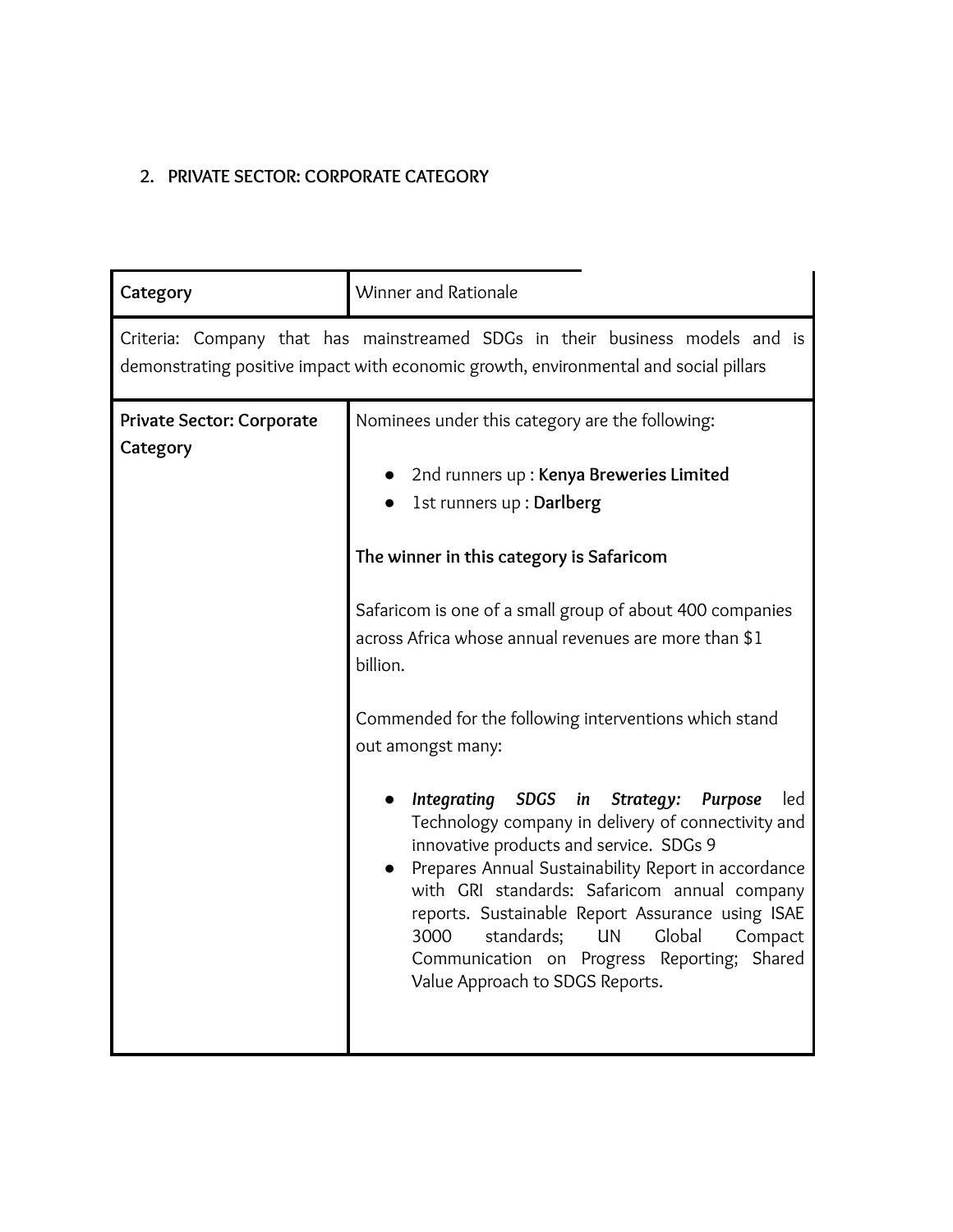# **3. PRIVATE SECTOR: SMALL AND MICRO ENTERPRISES CATEGORY**

| Category                                                                                                                                                             | Winner and Rationale                                                                                                                                                                                                                                                                                                                                                                                                                                                                                                                                                                                                                                                              |
|----------------------------------------------------------------------------------------------------------------------------------------------------------------------|-----------------------------------------------------------------------------------------------------------------------------------------------------------------------------------------------------------------------------------------------------------------------------------------------------------------------------------------------------------------------------------------------------------------------------------------------------------------------------------------------------------------------------------------------------------------------------------------------------------------------------------------------------------------------------------|
| Criteria: Company that has mainstreamed SDGs in their business models and is<br>demonstrating positive impact with economic growth, environmental and social pillars |                                                                                                                                                                                                                                                                                                                                                                                                                                                                                                                                                                                                                                                                                   |
| <b>Private Sector: Corporate</b><br>Category                                                                                                                         | Nominees under this category are the following:<br>• 2nd runners up : Lawyers Tech Hub Limited<br>1st runners up : Let's Go Travel Limited<br>The winner in this category is Sanergy Limited which is a<br>social venture that builds healthy, prosperous<br>communities by making safe sanitation accessible and<br>affordable in Africa's urban informal settlements.<br>Commended for the following interventions which stand<br>out amongst many:<br>Sanergy franchise sanitation units to create a Fresh<br>Life network across Nairobi's urban slums, offering<br>an affordable and effective alternative to sewers.<br>Priority SDGS : SDG2: SDG6: SDG11: SDG13:<br>SDG12. |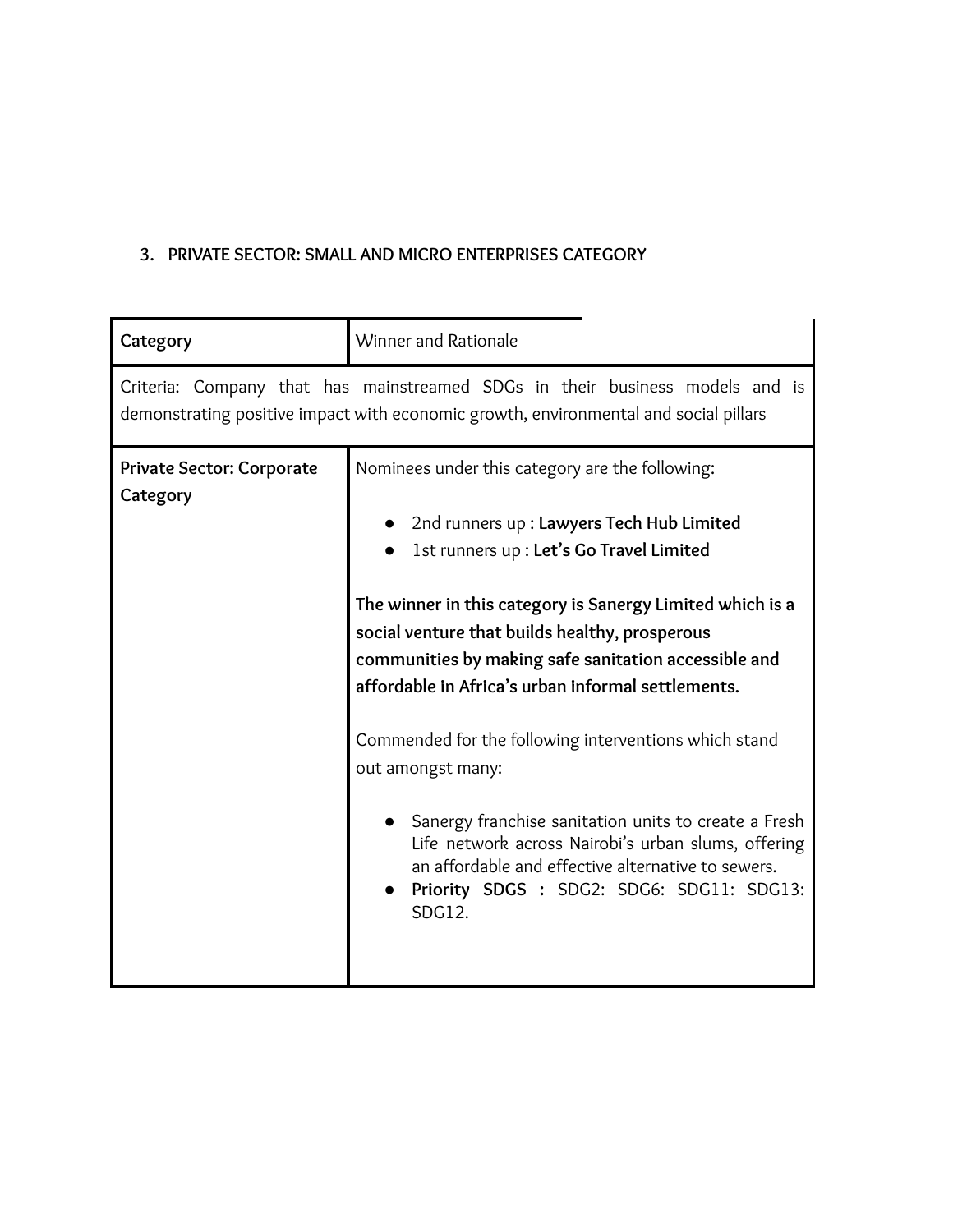## **4. CIVIL SOCIETY ORGANIZATION**

| Category                                                                                                                                                                                                                      | Winner and Rationale                                                                                                                                                                                                                                                                                                                                                                                                                                                                                                                                                                                                                                                |
|-------------------------------------------------------------------------------------------------------------------------------------------------------------------------------------------------------------------------------|---------------------------------------------------------------------------------------------------------------------------------------------------------------------------------------------------------------------------------------------------------------------------------------------------------------------------------------------------------------------------------------------------------------------------------------------------------------------------------------------------------------------------------------------------------------------------------------------------------------------------------------------------------------------|
| Criteria: Civil Society Organization that is innovative and creative in SDGs processes, has<br>reasonable budget allocation towards SDGs implementation, monitors, reviews and<br>showcase leadership in advancing SDGs Goals |                                                                                                                                                                                                                                                                                                                                                                                                                                                                                                                                                                                                                                                                     |
| <b>Civil Society Organization</b>                                                                                                                                                                                             | Nominees under this category are the following:<br>2nd runners up Alliance of Civil Society<br><b>Organizations for Clean Energy Access</b><br>1st runners up African Institute for Children<br><b>Studies</b><br>The winner in this category is Dream Achievers Youth<br>Organization that builds the capacity of young men and<br>women to respond to opportunities and improve their<br>wellbeing<br>Commended for the following interventions which stand<br>out amongst many:<br>Leveraging partnerships on implementation<br>reporting and leadership through collaboration on<br>issues of Health, Empowerment, Education, Water,<br>and Sanitation. SDG 1-5 |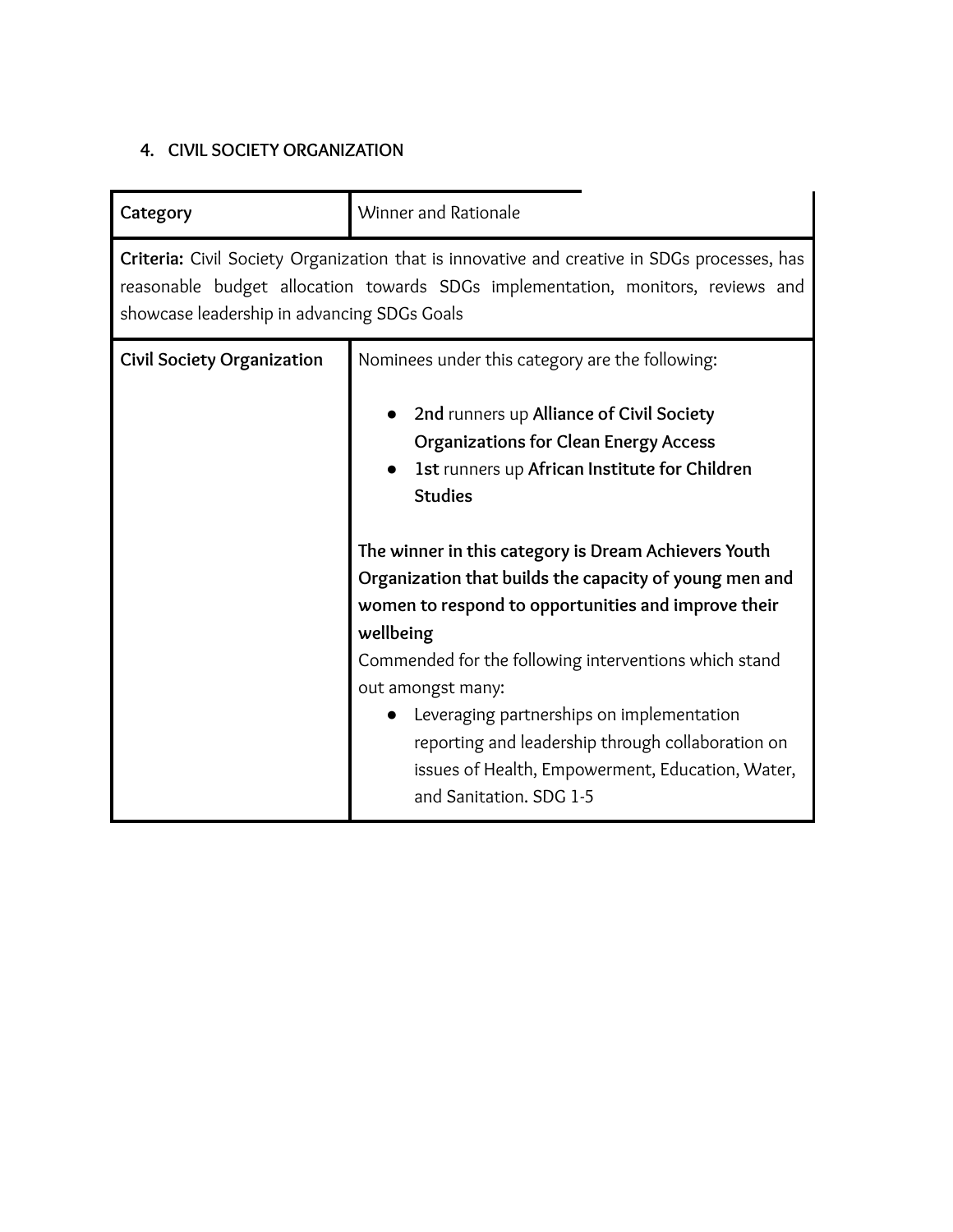# **5. MEDIA**

| Category                                                                                                                                                                                      | Winner and Rationale                                                                                                                                                                                                                                                                                                     |
|-----------------------------------------------------------------------------------------------------------------------------------------------------------------------------------------------|--------------------------------------------------------------------------------------------------------------------------------------------------------------------------------------------------------------------------------------------------------------------------------------------------------------------------|
| Criteria: Stories published, reported in line with SDGs implementation, monitoring and<br>review in 2021 as well as mainstream and digitized media programs seeking to advance<br><b>SDGs</b> |                                                                                                                                                                                                                                                                                                                          |
| Media                                                                                                                                                                                         | Nominees under this category are the following:<br>2nd runners up Catherine Ekombe Ata Nayeche FM<br>1st runners up Viola Kosome, People Daily                                                                                                                                                                           |
|                                                                                                                                                                                               | The winner is Timothy Otieno - KTN News. A current<br>affairs and features TV reporter with KTN News (the only<br>24-hour news channel in East Africa).                                                                                                                                                                  |
|                                                                                                                                                                                               | Commended for the following interventions which stand<br>out amongst many:<br>Consistently covering stories of Sustainable<br>Development across the 17 Goals. The entry story<br>brought out the equality gap between people living<br>with disability and those without within informal<br>settlements in urban areas. |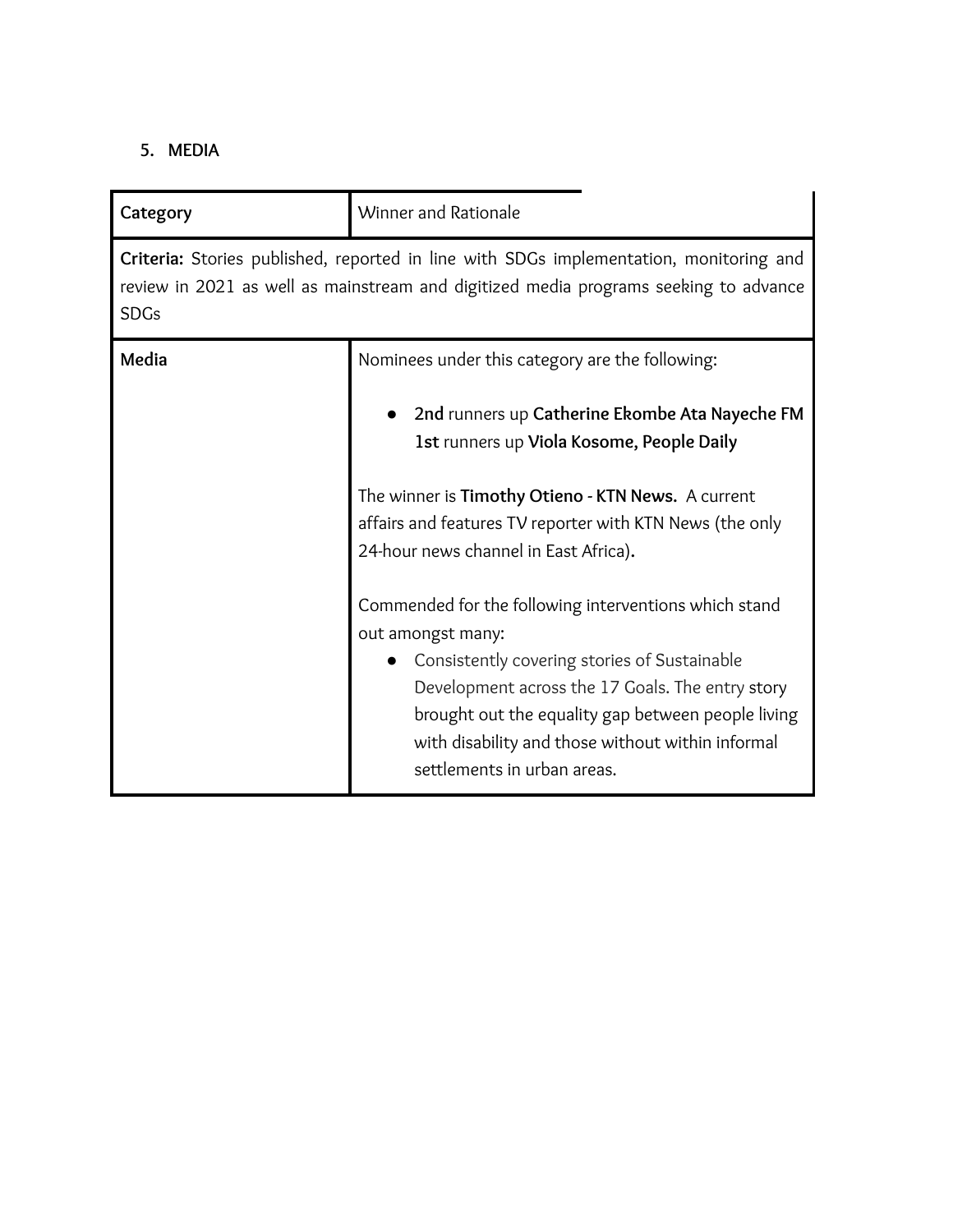## **6. COUNTY GOVERNMENTS**

| Category                                                                                                                                                         | Winner and Rationale                                                                                                                                                                                                                                                                                                                                                                                                                                                                    |
|------------------------------------------------------------------------------------------------------------------------------------------------------------------|-----------------------------------------------------------------------------------------------------------------------------------------------------------------------------------------------------------------------------------------------------------------------------------------------------------------------------------------------------------------------------------------------------------------------------------------------------------------------------------------|
| Criteria: County governments that showcased appropriate budget allocation towards<br>various SDGs, held SDGs training and meetings, and formed taskforce on SDGs |                                                                                                                                                                                                                                                                                                                                                                                                                                                                                         |
| <b>County Governments</b>                                                                                                                                        | Nominees under this category are the following:<br>2nd runners up Narok County<br>1st runners up Meru County                                                                                                                                                                                                                                                                                                                                                                            |
|                                                                                                                                                                  | The winner is Makueni County.<br>Commended for the following interventions which stand<br>out amongst many:<br>Established an SDGs Unit and appointed<br>Departmental SDGs focal persons.<br>The County also has an operational SDGs Steering<br>Committee and a task force has been appointed by<br>the Governors to support SDGs mainstreaming in<br>planning and budgeting as well as in tracking and<br>reporting on the progress of SDGs implementation<br>through the VLR process |